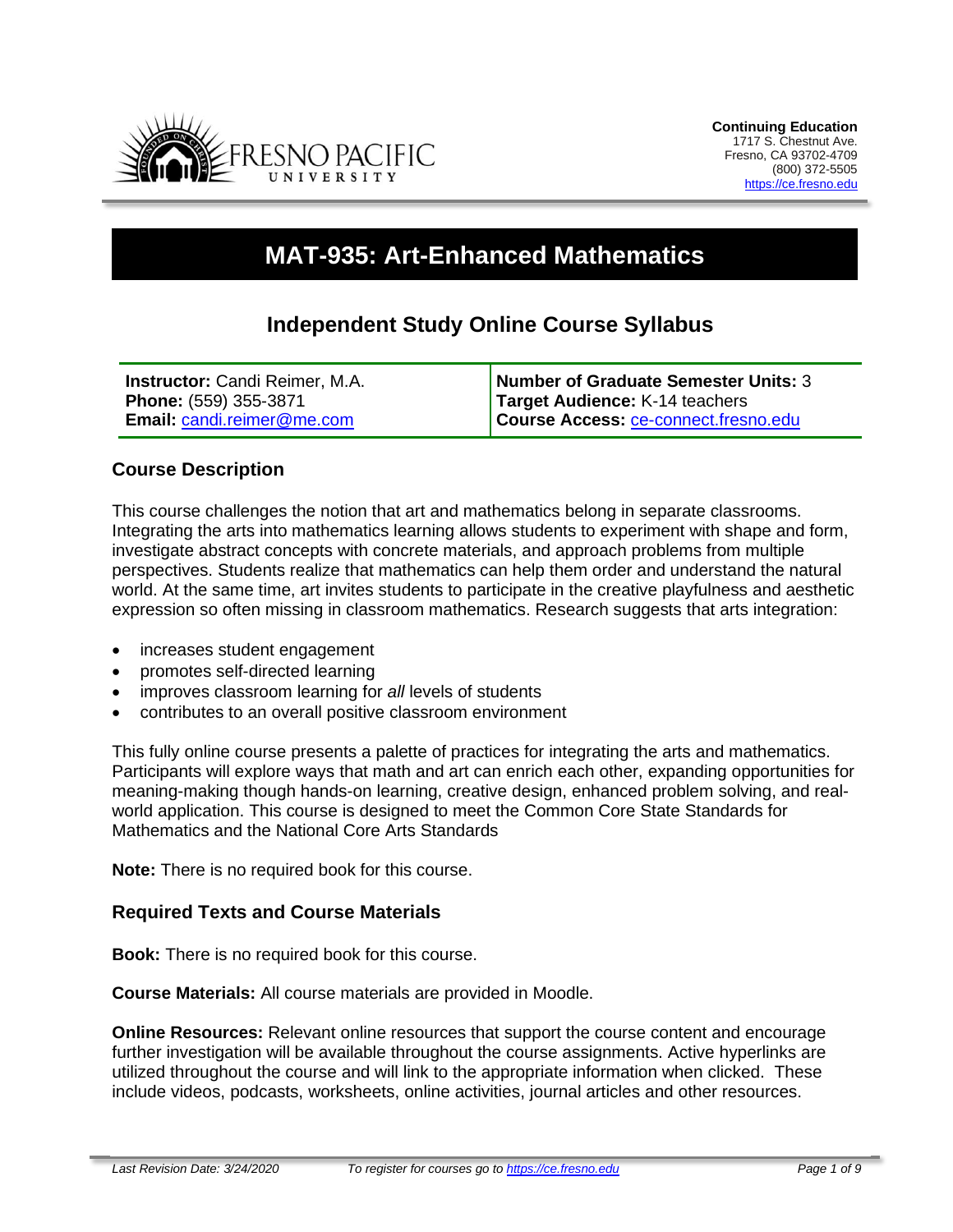**Moodle:** Moodle is a web-based learning management system used to support flexible teaching and learning in both face-to-face and distance courses (e-learning). [https://moodle.org](https://moodle.org/) // <https://moodle.org/demo> // [https://docs.moodle.org](https://docs.moodle.org/)

# **Course Dates**

Self-paced; students may enroll at any time and take up to one year, from the date of registration, to complete assignments. Students may complete assignments in no less than three weeks for a 3 unit course (one week per unit).

# **National Standards Addressed in This Course**

#### **Common Core Standards for Mathematics** [http://www.corestandards.org/the-](http://www.corestandards.org/the-standards/mathematics)

[standards/mathematics](http://www.corestandards.org/the-standards/mathematics)

- Counting & Cardinality
- Operations & Algebraic Thinking
- Number & Operations
- Measurement & Data
- Geometry
- Ratios & Proportional Relationships
- The Number System
- Expressions & Equations
- Functions
- Statistics & Probability

#### **Common Core Standards for Mathematical Practice**

<http://www.corestandards.org/Math/Practice/>

- Standard 1: Make sense of problems and persevere in solving them
- Standard 2: Reason abstractly and quantitatively
- Standard 3: Construct viable arguments and critique the reasoning of others
- Standard 4: Model with mathematics
- Standard 5: Use appropriate tools strategically
- Standard 6: Attend to precision
- Standard 7: Look for and make use of structure
- Standard 8: Look for and express regularity in repeated reasoning

#### **National Core Art Standards** [https://www.nationalartsstandards.org](https://www.nationalartsstandards.org/)

- Creating
- Performing/Presenting/Producing
- Responding
- Connecting

#### **National Board for Professional Teaching Standards** <http://www.nbpts.org/five-core-propositions>

- Proposition 1: Teachers are committed to students and their learning.
- Proposition 2: Teachers know the subjects they teach and how to teach those subjects to students.
- Proposition 3: Teachers are responsible for managing and monitoring student learning.
- Proposition 4: Teachers think systematically about their practice and learn from experience.
- Proposition 5: Teachers are members of learning communities.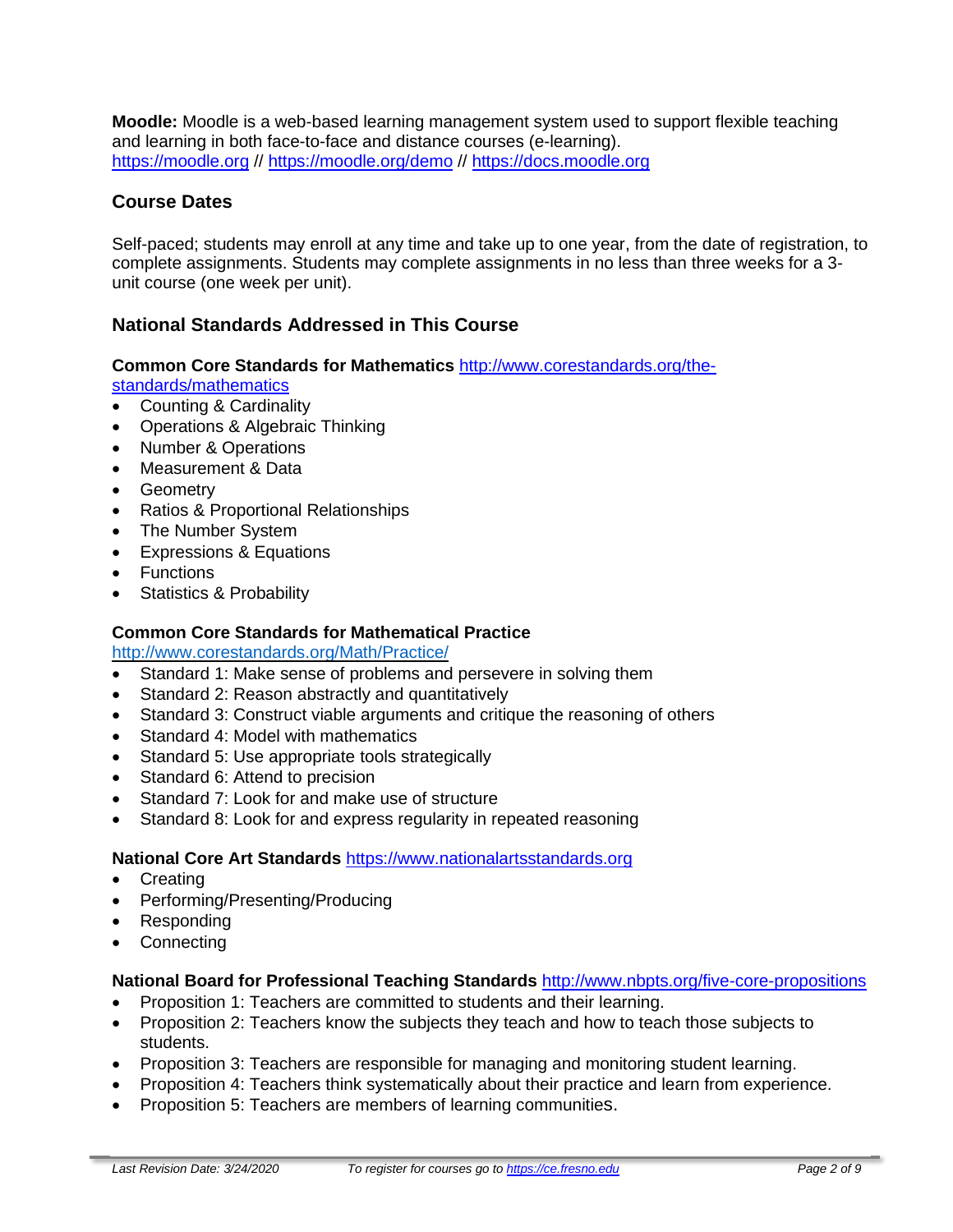# **Continuing Education Program Student Learning Outcomes**

| CE <sub>1</sub> | Demonstrate proficient written communication by articulating a clear focus,<br>synthesizing arguments, and utilizing standard formats in order to inform and<br>persuade others, and present information applicable to targeted use.                                    |  |
|-----------------|-------------------------------------------------------------------------------------------------------------------------------------------------------------------------------------------------------------------------------------------------------------------------|--|
| CE <sub>2</sub> | Demonstrate comprehension of content-specific knowledge and the ability to apply it<br>in theoretical, personal, professional, or societal contexts.                                                                                                                    |  |
| CE <sub>3</sub> | Reflect on their personal and professional growth and provide evidence of how such<br>reflection is utilized to manage personal and professional improvement.                                                                                                           |  |
| CE <sub>4</sub> | Apply critical thinking competencies by generating probing questions, recognizing<br>underlying assumptions, interpreting and evaluating relevant information, and<br>applying their understandings to the professional setting.                                        |  |
| CE <sub>5</sub> | Reflect on values that inspire high standards of professional and ethical behavior as<br>they pursue excellence in applying new learning to their chosen field.                                                                                                         |  |
| CE <sub>6</sub> | Identify information needed in order to fully understand a topic or task, organize that<br>information, identify the best sources of information for a given enquiry, locate and<br>critically evaluate sources, and accurately and effectively share that information. |  |

# **Student Learning Outcomes (SLOs) for This Course**

| <b>Student Learning Outcomes for This Course</b><br>By the end of this course student will be able to: |                                                                                                                    | <b>National Standards</b><br><b>Addressed in This</b><br>Course* | Continuing<br><b>Education Program</b><br><b>Student Learning</b><br><b>Outcomes</b><br>Addressed** |
|--------------------------------------------------------------------------------------------------------|--------------------------------------------------------------------------------------------------------------------|------------------------------------------------------------------|-----------------------------------------------------------------------------------------------------|
|                                                                                                        | 1. identify the reasons and guidelines for<br>integrating art and mathematics.                                     | NBPTS Props. 1-4, 6                                              | CE 1, CE 2, CE 4,<br>CE <sub>6</sub>                                                                |
|                                                                                                        | 2. analyze the connections between<br>mathematics content and art practices.                                       | NBPTS Props. 1-2, 3,<br>h                                        | CE 1, CE 2, CE 4,<br>CE <sub>6</sub>                                                                |
|                                                                                                        | 3.<br>utilize a variety of approaches and activities<br>for integrating art and mathematics.                       | NBPTS Props. 1-4, 6                                              | CE 1, CE 2, CE 3,<br>CE 4, CE 5, CE 6                                                               |
|                                                                                                        | 4. identify how the concepts and activities are<br>connected to a standards-based curriculum.                      | NBPTS Props. 1-5                                                 | CE 1, CE 2, CE 4,<br>CE <sub>6</sub>                                                                |
|                                                                                                        | 5. collaborate with teaching peers and online<br>colleagues to share insights and deepen<br>professional practice. | NBPTS Props. 4,<br>5                                             | CE 1, CE 3, CE 4,<br>CE 5, CE6                                                                      |

\* Please refer to the section on **National Standards Addressed in This Course**

\*\* Please refer to the section on **Continuing Education Program Student Learning Outcomes**

 $\blacksquare$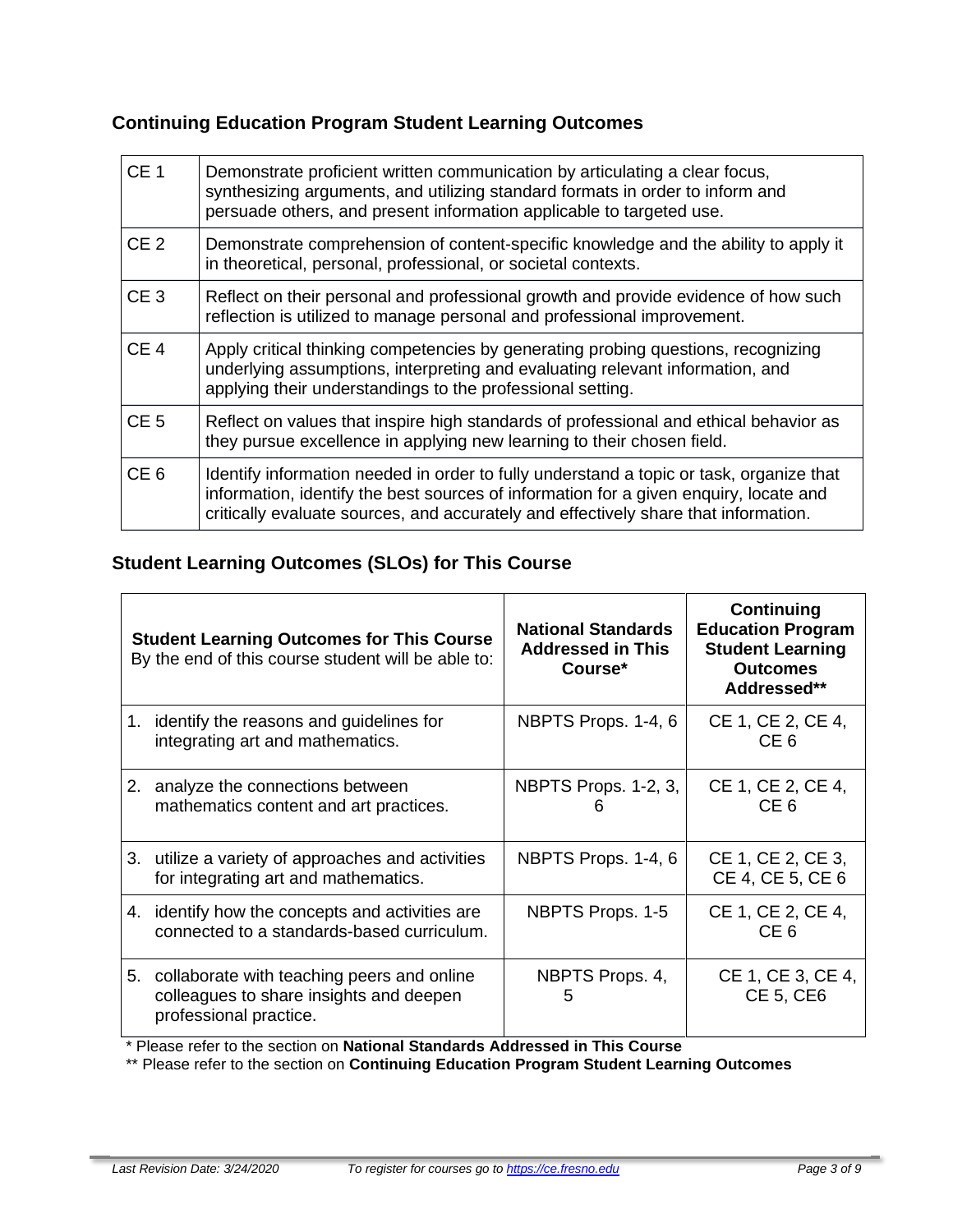**Topics, Assignments, and Activities**

| <b>Module Title</b>           | <b>Module Assignments and Activities</b>                                                                                                                                                                                                                                                                                                                                    | <b>Points</b><br><b>Possible</b><br>for Each<br><b>Assignment</b> |
|-------------------------------|-----------------------------------------------------------------------------------------------------------------------------------------------------------------------------------------------------------------------------------------------------------------------------------------------------------------------------------------------------------------------------|-------------------------------------------------------------------|
| <b>Welcome Module</b>         | Introduction video<br>$\bullet$<br>Course syllabus<br>$\bullet$                                                                                                                                                                                                                                                                                                             |                                                                   |
| Module $1 -$<br>Introductions | Introductions and goals for class<br>$\bullet$<br>1.1 Assignment: Submit Orientation<br>$\bullet$<br>1.2 Forum: Class Introductions<br>$\bullet$                                                                                                                                                                                                                            | 4, 4                                                              |
| Module $2 -$<br>Inspiration   | Build awareness of cultural appropriation<br>$\bullet$<br>Be inspired by TED Talks that discuss mathematics<br>and music; mathematics and dance; and mathematics<br>and African design.<br>2.1 Assignment: TQE (Thoughts, Questions,<br>$\bullet$<br>Epiphanies)                                                                                                            | 4                                                                 |
| Module $3 -$<br>Integration   | Investigate the question: What is Arts Integration?<br>$\bullet$<br>Explore reasons for integrating art and mathematics<br>$\bullet$<br>Select from the included articles/video.<br>$\bullet$<br>Examine frameworks for integration.<br>$\bullet$<br>3.1 Forum: Rationale Jigsaw<br>3.2 Forum: Q&A                                                                          | 4, 4                                                              |
| Module 4-<br>Intersections    | Analyze the connections between art and math.<br>Discuss math concepts that could be highlighted or<br>$\bullet$<br>enhanced by the arts.<br>Discuss arts practices that could be enacted through<br>$\bullet$<br>mathematics.<br>Link National Core Arts Standards to current math<br>standards.<br>4.1 Assignment: Artful Display<br>4.2 Forum: Gallery Walk<br>$\bullet$ | 10, 4                                                             |
| Module $5-$<br>Investigation  | Explore online tasks and lessons.<br>$\bullet$<br>Select and complete one artful math task.<br>5.1 Forum: Task Reflection<br>$\bullet$<br>5.2 Forum: Resource Roundup                                                                                                                                                                                                       | 4, 4                                                              |
| Module $6-$<br>Imagination    | Re-imagine current mathematics curriculum through<br>$\bullet$<br>the lens of art integration.<br>Create several lessons/activities that align to current<br>$\bullet$<br>standards.<br>6.1 Assignment: Upload Your Lesson Plans (2)<br>6.2 Forum: Peer Lesson Review                                                                                                       | 20, 4                                                             |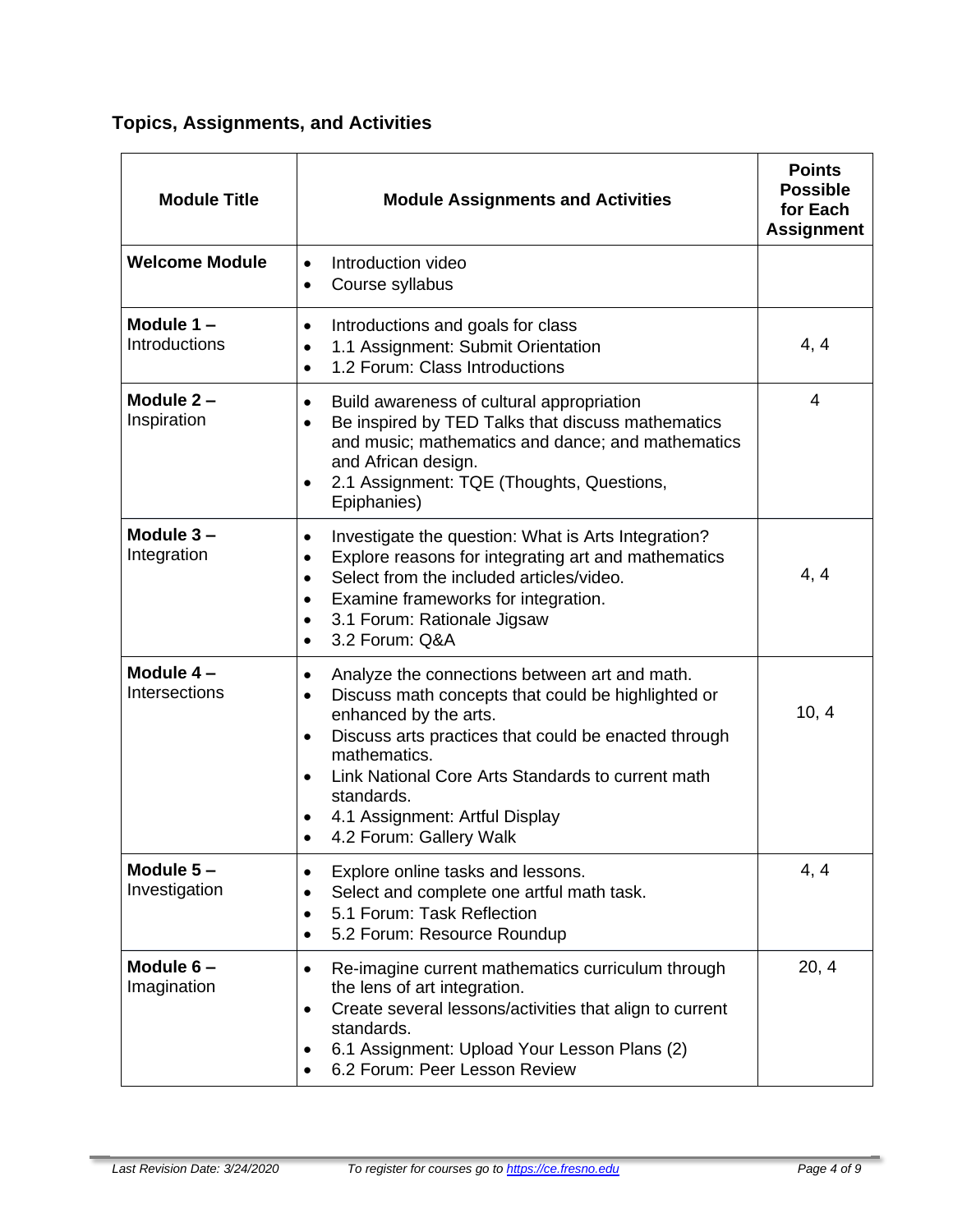| <b>Module Title</b>                          | <b>Module Assignments and Activities</b>                                                                                                                               | <b>Points</b><br><b>Possible</b><br>for Each<br><b>Assignment</b> |
|----------------------------------------------|------------------------------------------------------------------------------------------------------------------------------------------------------------------------|-------------------------------------------------------------------|
| Module $7 -$<br>Implementation               | Conduct lessons/activities with your class and reflect.<br>7.1 Assignment: Lesson Reflection<br>7.2 Forum: Student Showcase                                            | 10, 4                                                             |
| <b>Module 8 – Insights</b>                   | Create an artistic presentation of strategies and<br>$\bullet$<br>insights.<br>8.1 Assignment: Insight Masterpiece<br>8.2 Forum: Staying Connected                     | 10, 4                                                             |
| Course Wrap-up-<br>Grading and<br>Evaluation | <b>Final Reflection Forum</b><br>$\bullet$<br><b>Course Evaluation</b><br>$\bullet$<br><b>Course Completion Checklist</b><br><b>Grade Request / Transcript Request</b> |                                                                   |
|                                              | <b>TOTAL POINTS</b>                                                                                                                                                    |                                                                   |

# **Grading Policies, Rubrics, and Requirements for Assignments**

#### **Grading Policies**

- Assignments will be graded per criteria presented in the course rubrics.
- $A = 90-100\%$  and  $B = 80-89\%$ , (anything below 80% will not receive credit.)
- The discernment between an A or a B letter grade is at the discretion of the instructor based on the quality of work submitted (see course rubrics).
- Coursework falling below a B grade will be returned with further instructions.
- All assignments must be completed to receive a grade and are expected to reflect the quality that teacher-training institutions require of professional educators. If completed assignments do not meet this standard, students will be notified with further instructions from the instructor.

| Grade     | <b>Percent</b> | <b>Description</b> | <b>Rubric</b>                                                                                                                                                                                   |
|-----------|----------------|--------------------|-------------------------------------------------------------------------------------------------------------------------------------------------------------------------------------------------|
| A         | 90-100%        | Excellent          | Meets all course / assignment requirements with<br>significant evidence of subject mastery and<br>demonstration of excellent graduate level<br>professional development scholarship.            |
| B         | 80-89%         | Very Good          | Adequately meets criteria for all course/assignment<br>requirements - demonstrates subject competency<br>with very good graduate level professional<br>development scholarship.                 |
| <b>NC</b> | Below 80%      | Unacceptable       | Does not meet the minimum criteria for all<br>course/assignment requirements and demonstrated<br>little, if any, evidence of acceptable graduate level<br>professional development scholarship. |

#### **Grading Rubrics**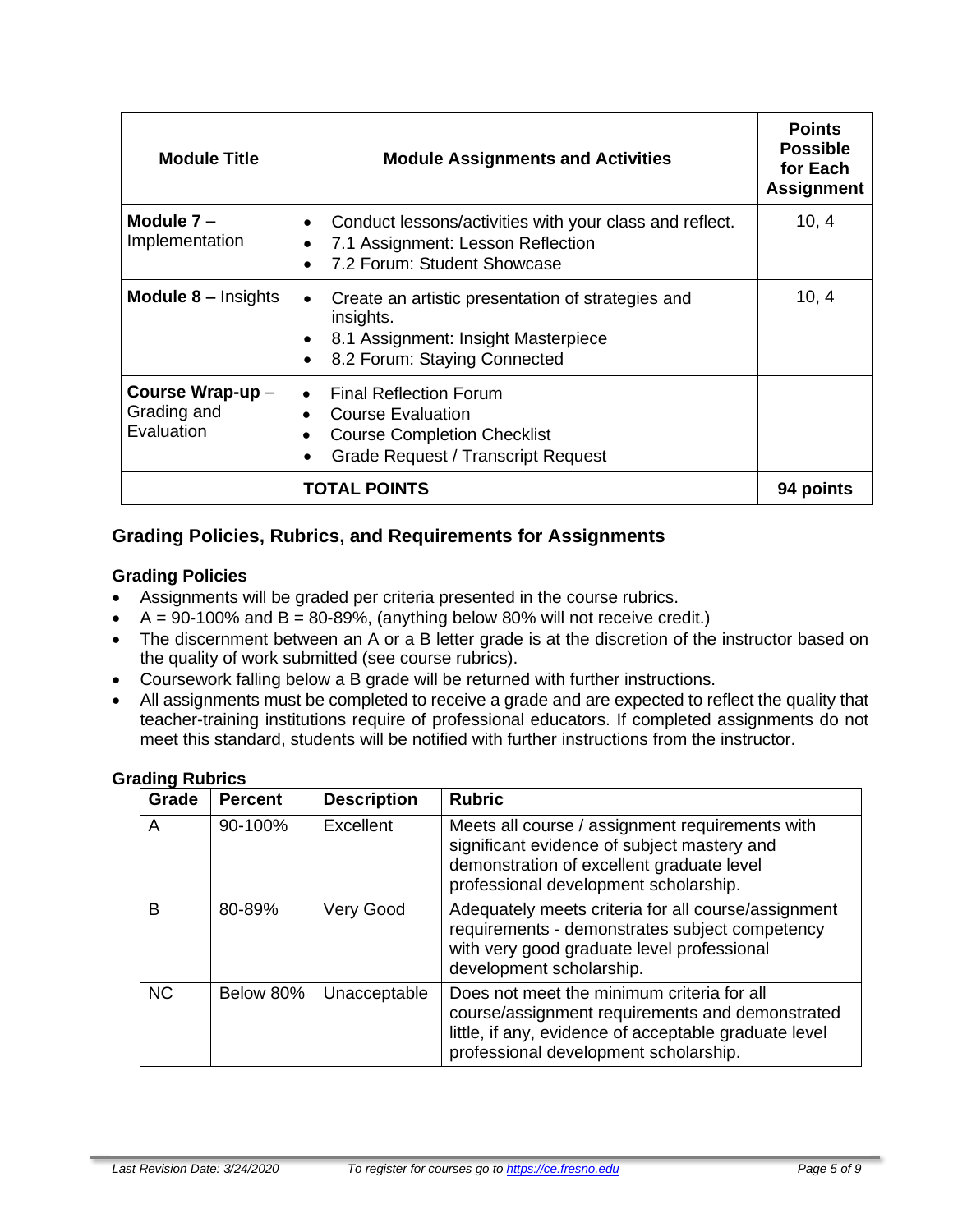#### **Writing Requirements**

- **Superior:** Writing is clear, succinct, and reflects graduate level expectations. Clearly addresses all parts of the writing task. Maintains a consistent point of view and organizational structure. Include relevant facts, details, and explanations.
- **Standard:** Writing is acceptable with very few mistakes in grammar and spelling. Addresses most parts of the writing task. Maintains a mostly consistent point of view and organizational structure. Include mostly relevant facts, details, and explanations.
- **Sub-standard:** Writing contains noticeable mistakes in grammar and spelling. Does not address all parts of the writing task. Lacks a consistent point of view and organization structure. May include marginally relevant facts, details, and explanations.

#### **Lesson Plan Requirements**

- **Superior:** Instructional goals and objectives clearly stated. Instructional strategies appropriate for learning outcome(s). Method for assessing student learning and evaluating instruction is clearly delineated and authentic. All materials necessary for student and teacher to complete lesson clearly listed.
- **Standard:** Instructional goals and objectives are stated but are not easy to understand. Some instructional strategies are appropriate for learning outcome(s). Method for assessing student learning and evaluating instruction is present. Most materials necessary for student and teacher to complete lesson are listed.
- **Sub-standard:** Instructional goals and objectives are not stated. Learners cannot tell what is expected of them. Instructional strategies are missing or strategies used are inappropriate. Method for assessing student learning and evaluating instruction is missing. Materials necessary for student and teacher to complete lesson are missing.

#### **Forum Requirements**

- **Superior:** Response was at least 1 page (3 fully developed paragraphs) in length. Thoroughly answered all the posed questions, followed all the assignment directions, proper grammar and no spelling errors. Language is clear, concise, and easy to understand. Uses terminology appropriately and is logically organized.
- **Standard:** Response was ½ to 1 page in length (2-3 fully developed paragraphs). Answered all the questions but did not provide an in-depth analysis, followed most of the assignment directions, proper grammar and no spelling errors. Language is comprehensible, but there a few passages that are difficult to understand. The organization is generally good.
- **Sub-standard:** Response was less than ½ page in length (1 paragraph). Did not answer all the required questions and/or statements or responses were superficial, vague, or unclear, did not follow the assignment directions, many grammar and spelling errors. Is adequately written, but may use some terms incorrectly; may need to be read two or more times to be understood.

# **Instructor/Student Contact Information**

Throughout the course participants will be communicating with the instructor and their classmates on a regular basis using asynchronous discussion forums. A virtual office is utilized for class questions and students are provided with instructor contact information in the event they want to make email or phone contact. In addition, students are encouraged to email or phone the instructor at any time. Students will also receive feedback on the required assignments as they are submitted.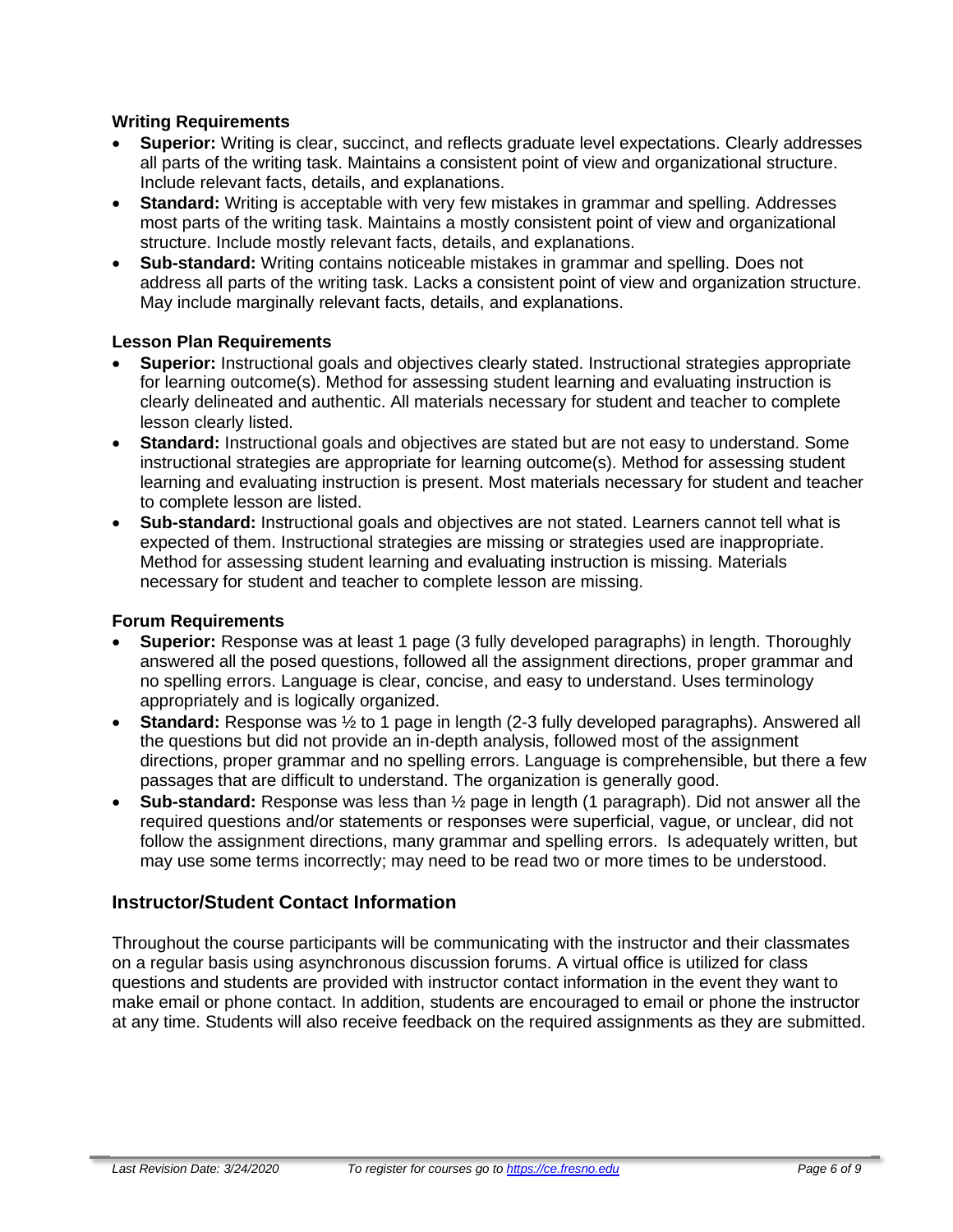# **Discussion Forums**

Participation is an important expectation of this course and all online courses. Online discussions promote reflection and analysis while allowing students to appreciate and evaluate positions that others express. While students may not be engaging with the same students throughout this course they will be expected to offer comments, questions, and replies to the discussion question whenever possible. The faculty role in the discussion forum is that of an observer and facilitator.

# **Coursework Hours**

Based on the Carnegie Unit standard, a unit of graduate credit measures academic credit based on the number of hours the student is engaged in learning. This includes all time spent on the course: reading the textbook, watching videos, listening to audio lessons, researching topics, writing papers, creating projects, developing lesson plans, posting to discussion boards, etc. Coursework offered for FPU Continuing Education graduate credit adheres to 45 hours per semester unit for the 900-level courses. Therefore, a student will spend approximately 90 hours on a typical 2-unit course or 135 hours on a typical 3-unit course.

# **Services for Students with Disabilities**

Students with disabilities are eligible for reasonable accommodations in their academic work in all classes. In order to receive assistance, the student with a disability must provide the Academic Support Center with documentation, which describes the specific disability. The documentation must be from a qualified professional in the area of the disability (i.e. psychologist, physician or educational diagnostician). Students with disabilities should contact the Academic Support Center to discuss academic and other needs as soon as they are diagnosed with a disability. Once documentation is on file, arrangements for reasonable accommodations can be made. For more information and for downloadable forms, please go to [https://www.fresno.edu/students/academic](https://www.fresno.edu/students/academic-support/services-students-disabilities)[support/services-students-disabilities.](https://www.fresno.edu/students/academic-support/services-students-disabilities)

# **Plagiarism and Academic Honesty**

All people participating in the educational process at Fresno Pacific University are expected to pursue honesty and integrity in all aspects of their academic work. Academic dishonesty, including plagiarism, will be handled per the procedures set forth in the Fresno Pacific University Catalogue <https://www.fresno.edu/students/registrars-office/academic-catalogs>

# **Technology Requirements**

To successfully complete the course requirements, course participants will need Internet access, can send and receive email, know how to manage simple files in a word processing program, and have a basic understanding of the Internet. Please remember that the instructor is not able to offer technical support. If you need technical support, please contact your Internet Service Provider.

**Moodle:** This course will be delivered totally online. Moodle is a learning management system that provides students access to online resources, documents, graded assignments, quizzes, discussion forums, etc. Moodle is easy to learn and has a friendly user interface. To learn more about Moodle, go to [https://docs.moodle.org/33/en/Student\\_FAQ.](https://docs.moodle.org/33/en/Student_FAQ) There are also some student tutorials on the Center for Online Learning website at Fresno Pacific University - [https://col.fresno.edu/student.](https://col.fresno.edu/student)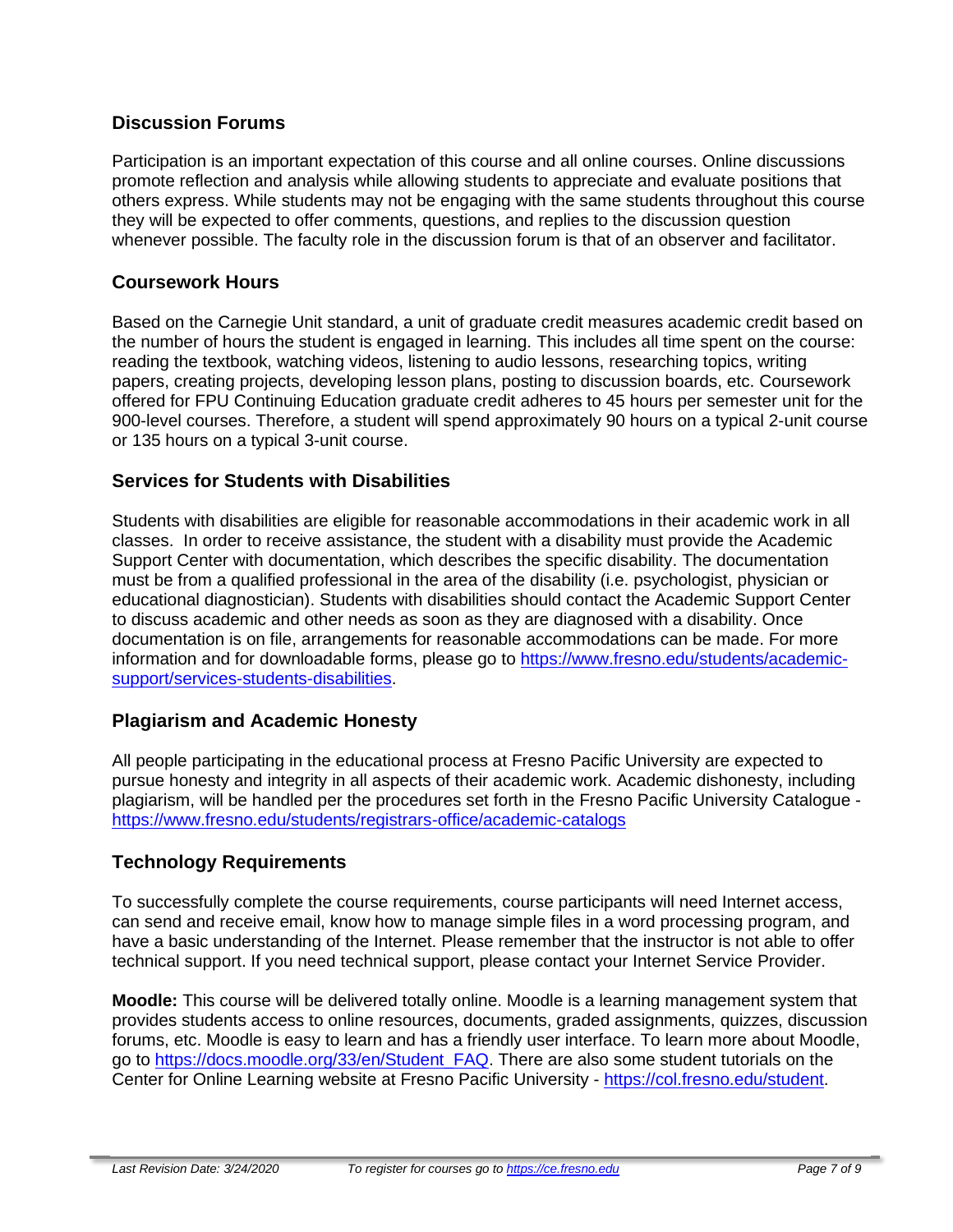**Moodle Site Login and Passwords:** Students will need to have internet access to log onto [https://ce-connect.fresno.edu.](https://ce-connect.fresno.edu/) The username and password numbers for Moodle access will be sent to you by the university using the email address you submitted at the time of registration. The instructor will then contact you with a welcome communication. If you need help with your username and password recovery, please contact the Continuing Education office at (800) 372- 5505 or (559) 453-2000 during regular office hours - Mon-Fri 8:00 am to 5:00 pm. or email them at [prof.dev@fresno.edu.](mailto:prof.dev@fresno.edu)

**Getting Help with Moodle:** If you need help with Moodle, please contact the Center for Online Learning (COL), by telephone or the website. Help by phone (559) 453-3460 is available Mon-Thurs 8:00 am to 8:00 pm and on Fridays from 8:00 am to 5:00 pm, or by filling out a "Request Services" form at [https://col.fresno.edu/contact/request-services.](https://col.fresno.edu/contact/request-services) Please identify that you are with the "School = Continuing Education".

# **Final Course Grade and Transcripts**

When all work for the course has been completed, students will need to logon to the Continuing Education website [\(https://ce.fresno.edu/my-account\)](https://ce.fresno.edu/my-account) and "Request Final Grade". Once the instructor receives the requests and submits the grade online, students may log back in to view their Final Grade Report or order transcripts online. Please allow at least two weeks for the final grade to be posted. For more information, see the Continuing Education Policies and Procedures at [https://ce.fresno.edu/ce-policies-and-procedures.](https://ce.fresno.edu/ce-policies-and-procedures)

# **University Policies and Procedures**

Students are responsible for becoming familiar with the information presented in the Academic Catalog and for knowing and observing all policies and procedures related to their participation in the university community. A summary of university policies may be found on the university website at [https://www.fresno.edu/students/registrars-office/academic-catalogs.](https://www.fresno.edu/students/registrars-office/academic-catalogs)

# **Fresno Pacific University Student Learning Outcomes**

**Student Learning Outcomes Oral Communication:** Students will *exhibit* clear, engaging, and confident oral communication – in both individual and group settings – and will critically *evaluate* content and delivery components.

**Written Communication:** Students will *demonstrate* proficient written communication by *articulating* a clear focus, *synthesizing* arguments, and utilizing standard formats in order to *inform* and *persuade* others.

**Content Knowledge:** Students will *demonstrate* comprehension of content-specific knowledge and the ability to apply it in theoretical, personal, professional, or societal contexts.

**Reflection**: Students will *reflect* on their personal and professional growth and *provide evidence* of how such reflection is utilized to manage personal and vocational improvement.

**Critical Thinking:** Students will *apply* critical thinking competencies by *generating* probing questions, *recognizing* underlying assumptions, *interpreting* and *evaluating* relevant information, and *applying* their understandings to new situations.